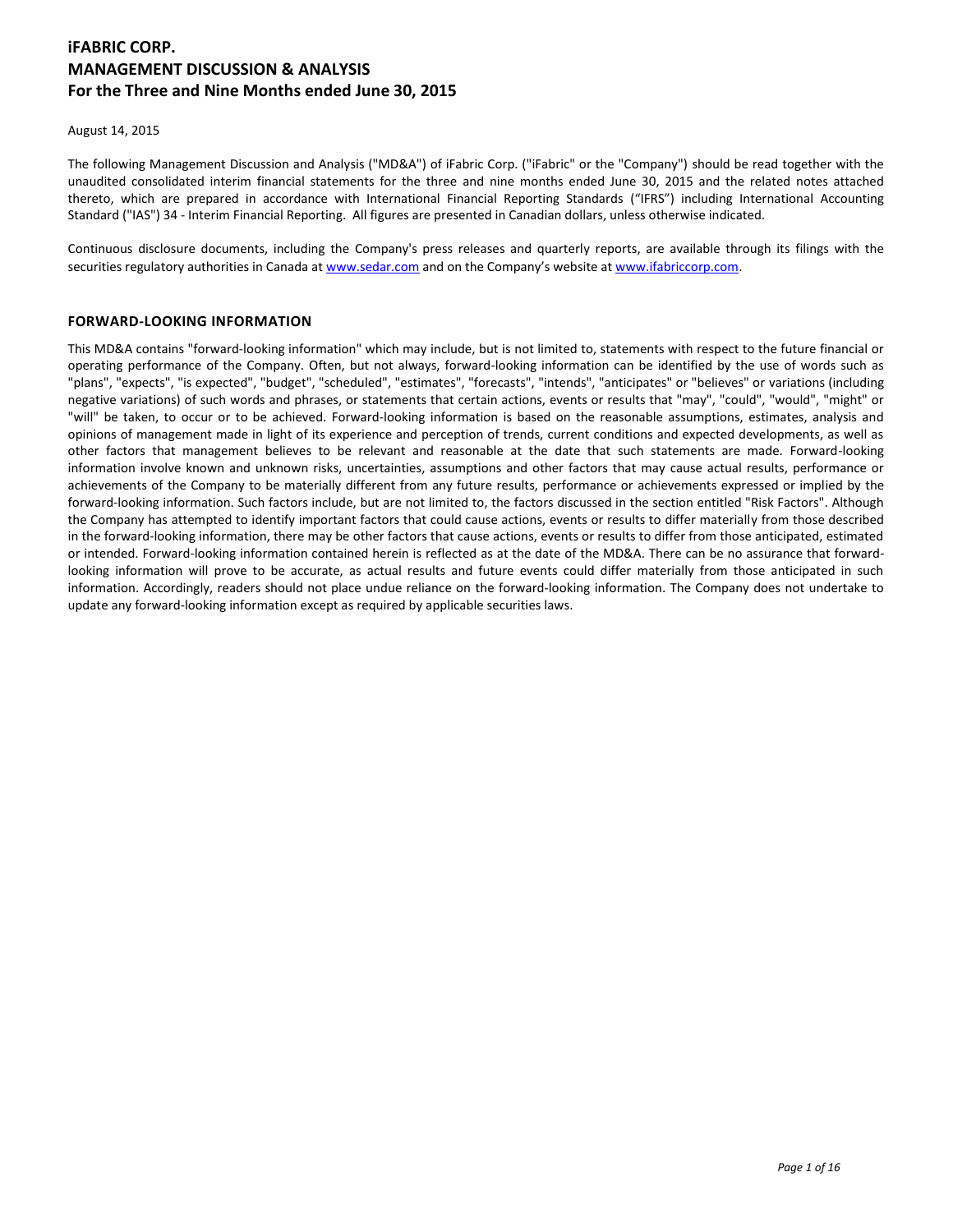### **BUSINESS OVERVIEW**

### **General**

iFabric Corp. ("iFabric" or the "Company") was incorporated under the Alberta Business Corporations Act on April 9, 2007 as a capital pool company as defined in Policy 2.4 of the TSX Venture Exchange. On June 4, 2012, the Company closed its Qualifying Transaction with Coconut Grove Textiles Inc. and its shares began trading on the TSX Venture Exchange ("TSX-V") under the trading symbol "IFA".

On August 6, 2015, iFabric received conditional approval from the Toronto Stock Exchange ("TSX") to list its common shares on the TSX. Listing on the TSX is subject to compliance with certain TSX requirements and to the receipt of final approval from the TSX.

The purpose of this MD&A of the financial position and operating results is to provide the reader with an overview of the changes in the financial position of iFabric between October 1, 2014 and June 30, 2015. It also compares the operating results for the three and nine months ended June 30, 2015 to those of the comparative three and nine months of 2014, as well as the cash flows for the nine months ended June 30, 2015 to those of the comparative nine months of 2014.

iFabric has two strategic divisions, which offer different products and services, and are managed separately because they require different marketing strategies. The following summarizes the operations of each division:

- Intimate Apparel: Includes the design, purchasing, and distribution of intimate apparel, sleepwear and accessories.
- Intelligent Fabrics: Includes the development, testing and distribution of specialty textiles as well as chemicals suitable for application to textiles.

## **NATURE OF OPERATIONS**

#### **Intimate Apparel**

The intimate apparel division commenced operations in 1992 as a manufacturer and distributor of foam shoulder pads. Operations were subsequently expanded to include the design and manufacture of women's intimate apparel and in particular a range of specialty bras including the division's patented backless, strapless underwire bra. The division also distributes a range of complimenting accessories as well as sleepwear. Worldwide consumer demand for these products has contributed to the division's success to date. The division's customer base includes a number of major retailers as well as specialty boutiques situated in its main market regions, being the UK, USA and Canada. International sales outside these regions comprise less than 5% of total sales.

All apparel products are designed in North America, with manufacture being outsourced to major mills in China. The benefits of outsourcing are twofold: lower and stable direct product costs resulting in improved margins, as well as significant savings in overheads, especially in lower sales months.

In order to service its customers in the United States and United Kingdom, the division currently utilizes contract warehouse facilities located in Los Angeles and Manchester.

Company-owned premises located in Markham, Ontario comprising warehouse and office space, currently serve as the Company's head office as well as the product distribution centre for the Canadian market. Surplus space in the Markham facility has been rented to third party tenants, which has reduced the carrying cost of this facility.

The apparel division's current marketing strategy is to distribute the majority of its products under well known international brands. The main perceived benefit in adopting this strategy, is the fact that major brand holders have substantial marketing budgets for promoting their brands as opposed to the more modest budget that the division is able to apply towards the promotion of its own brands.

In September, 2010, the division signed its first exclusive worldwide license and distribution agreement with Maidenform Brands, Inc. ("Maidenform") to manufacture and market products in its market segment under various Maidenform brands. Maidenform is a global intimate apparel company with a portfolio of established, well-known brands. During its 90-year history, Maidenform has built strong equity for its brands and has established a platform for growth through a combination of innovative, first-to-market designs and creative advertising campaigns focused on increasing brand awareness with generations of women. Products are sold under some of the most recognized brands in the intimate apparel industry, including Maidenform®, Control It!®, Fat Free Dressing®, Flexees®, Lilyette®, Maidenform's Charmed®, Bodymates®, Inspirations®, Self Expressions® and Sweet Nothings®. Effective January 1, 2015, the division signed a new four year agreement with respect to Maidenform brands with MFB International Holdings S.a.r.l., a subsidiary of HanesBrands Inc. ("Hanes"), which acquired Maidenform in October 2013. This agreement includes the addition of a new sleepwear category, which is expected to be a significant contributor to apparel sales growth in 2016 and beyond.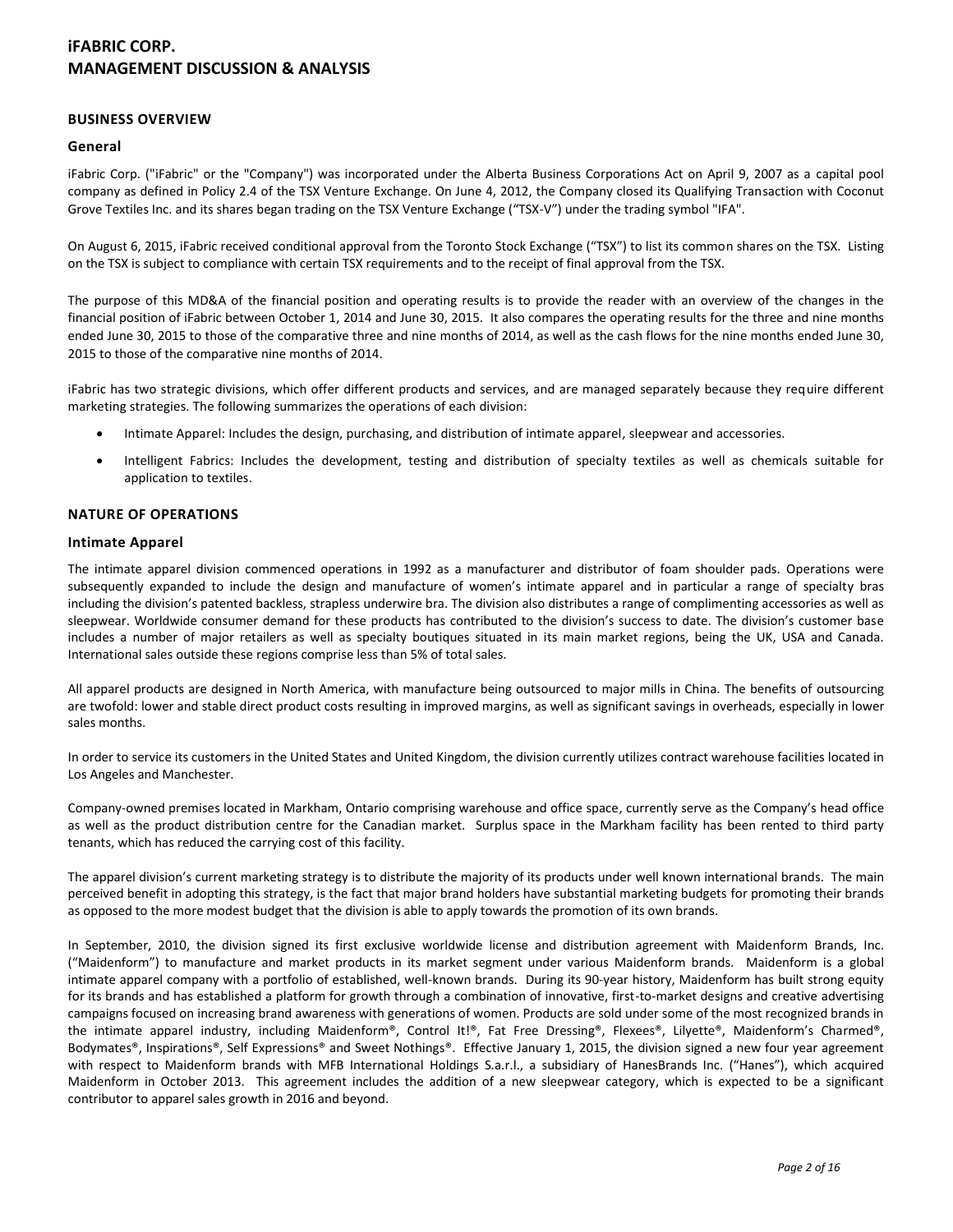In January 2012, the division signed a second license and distribution agreement with Mo Industries, LLC (a subsidiary of VF Corporation) to manufacture and distribute intimate apparel under its Splendid and Ella Moss brands. In terms of this agreement, licensed territories include Australia, Canada, China, the European Union, Mexico, the Russian Federation, Singapore, the UAE, and the USA.

The *Splendid®* brand is known for its use of luxurious fabrics in a wide range of contemporary knit products incorporating modern fit and styling. The *Ella Moss®* brand is an ultra-feminine collection of casual knit tops and dresses featuring bold colors, whimsical styling and fashion silhouettes. *Splendid®* and *Ella Moss®* products are currently marketed internationally by a number of high-end retail and online chains, specialty boutiques, as well as its own stores.

The agreement with Mo Industries necessitated the establishment of new premises located in New York which is being used to house the division's product design team. The New York premises also includes showroom space utilized to hold market appointments with major retail buyers for all brands/lines during New York intimate apparel market weeks throughout the year.

## **Intelligent Fabrics**

A second strategic division was added in 2010 when the Company obtained exclusive North American distribution rights for a new generation of textile technologies, which have the ability to kill bacteria, repel insects, and help encourage a healthy skin environment, amongst others. Management anticipates that the intelligent fabrics division will be the main driving force of the Company's future growth and expansion.

On December 6, 2013, the Company secured global distribution and marketing rights in respect of antimicrobial, antiviral and other textile technologies with the additional right to distribute such technologies under the Company's own brands.

The intelligent fabrics division currently focuses its regulatory, product development, and marketing efforts on three key technologies, namely:

### *1. Enguard*® *Insect Repellent Fabric*

Applying Enguard*®* to fabrics results in a highly effective and durable insect repellent. A major strength of Enguard is that it is safe for children. Testing carried out by the London School of Hygiene and Tropical Medicine show Enguard*®* to have repelling power comparable to highconcentration DEET and significantly greater than any other natural insect repellents.

## *2. Protx2*® *Anti Microbial Technologies*

Protx2*®* formulations impart anti-microbial and/or anti-viral powers to fibers, plastic, paint and paper treated with these formulations. Numerous laboratory tests have shown that treated products inhibit the growth of a wide variety of infectious agents associated with Hospital Acquired Infections ("HAI"), including MRSA, C-Difficile, VRE, and H1N1, and by their application may assist in preventing the spread of such infections.

The company is currently targeting two key markets with regard to the distribution of Protx2®:

#### a) Sports apparel, outerwear and footwear

There is an increasing trend amongst major sports apparel, outerwear and footwear manufactures to offer technologically-enhanced products. With the ability of Protx2® to combat odor causing bacteria, the Company is able to provide manufacturers with the ability to produce apparel and footwear that stays fresher longer without the need for repeated washing or cleaning. Innovative application methodology developed by the Company over a number of years allows for Protx2® to be integrated into almost any fabric as well as all the components of footwear including foam, rubber, and plastics. With its current EPA registrations, the Company is in a position to distribute Protx2® for use in all sportswear and footwear for distribution in the US market.

#### b) Medical

Protx2® formulations impart anti-microbial and/or anti-viral powers to fibers, plastic, paint and paper treated with these formulations and is suitable for application to many areas of a hospital environment, including, scrubs, bedding, curtaining, carpeting, walls, air filters and numerous plastic components amongst others.

*The* Protx2® range of products is dedicated to combating hospital acquired bacterial infections, including MRSA, Clostridium Difficile, VRE, Klebsiella Pneumonia, and by their application may greatly assist in reducing such infections. In addition Protx2® is also a strong antiviral agent effective against, Norovirus and H1N1.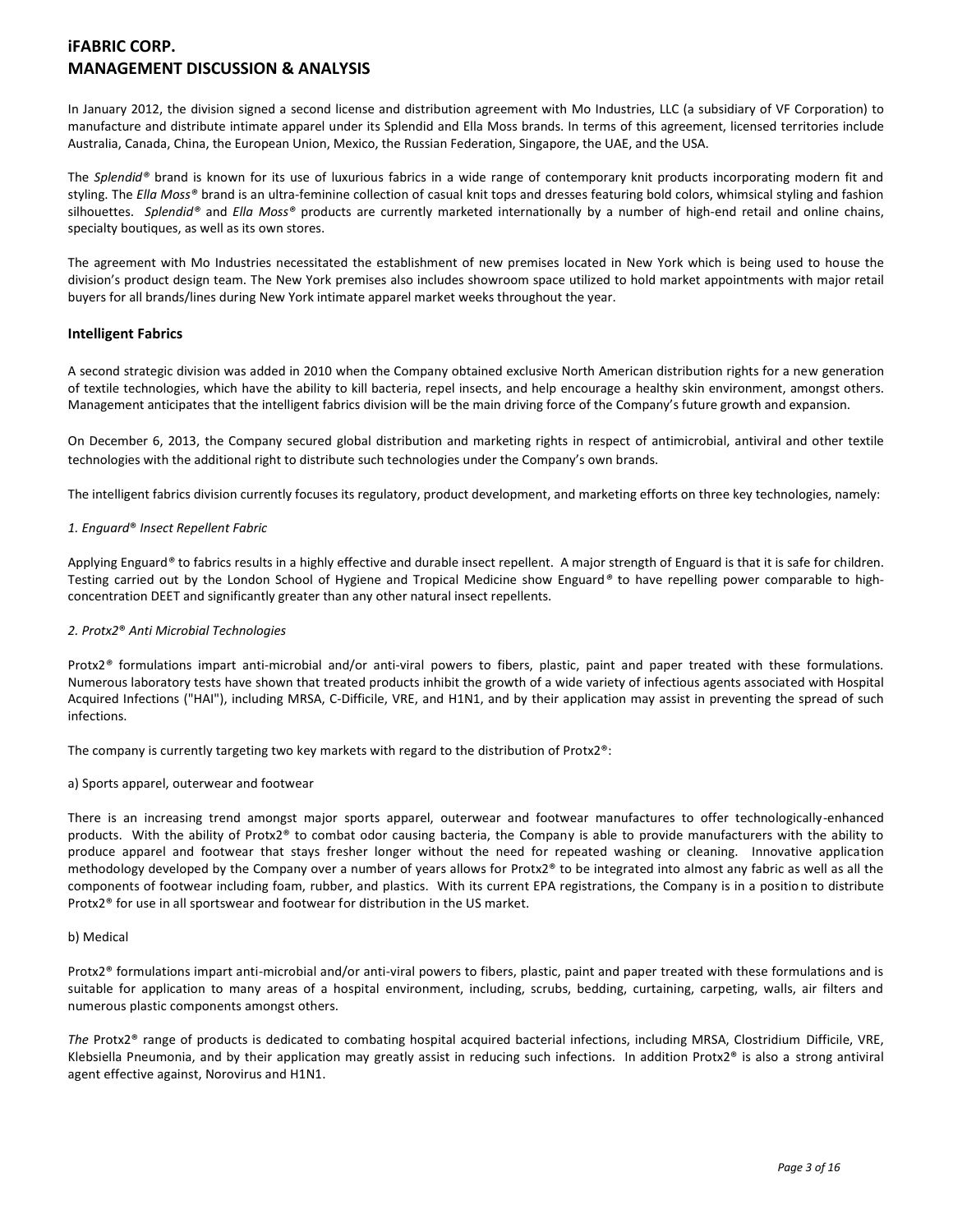In order to fully enter the medical market for Protx2®, the Company is in process of securing a second and higher level of EPA registrations that will allow it to make applicable claims in connection with the efficacy of Protx2® ("kill claims") for medical use. A testing protocol for this purpose has been negotiated and agreed to by the EPA and the requisite testing in conformity with Good Laboratory Practice (GLP) Recognition Standards had commenced as at the date hereof. On completed of testing, the reports covering the test results will be submitted to the EPA for review and their approval to include the appropriate kill claims in future product labeling.

## *3. Dreamskin*®

Dreamskin*®* textile technology helps encourage a healthy skin environment.

Dreamskin is effective during both summer and winter months as high and low moisture environments both offer discomfort and irritation. In particular, athletic apparel has two key areas that can cause skin irritation, namely friction and excessive moisture. Dreamskin targets both of these to help prevent irritation.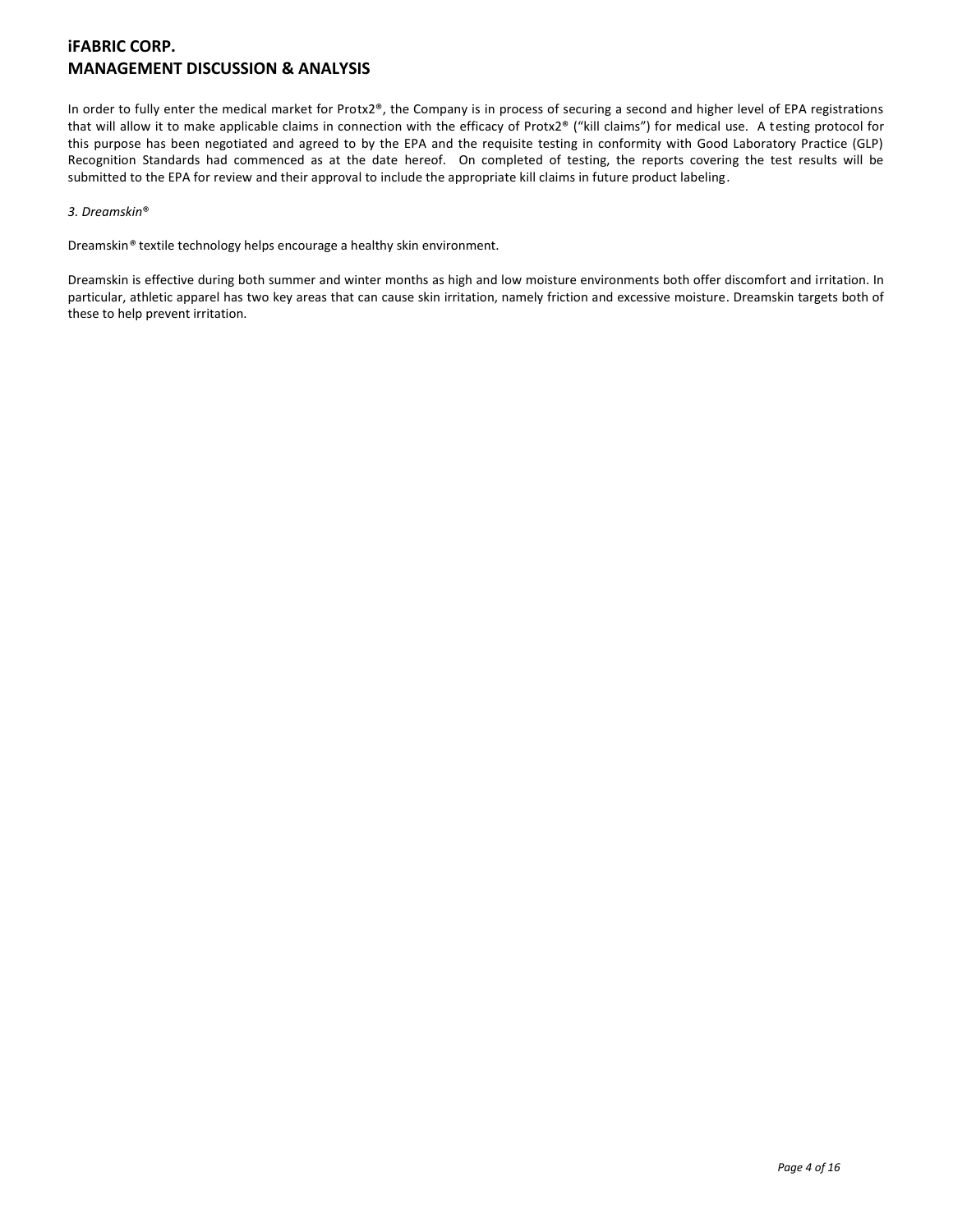## **SELECTED QUARTERLY INFORMATION**

| The following is a summary of selected financial information for the eight most recent quarters: |                 |                 |                 |                 |                 |                 |                 |                 |
|--------------------------------------------------------------------------------------------------|-----------------|-----------------|-----------------|-----------------|-----------------|-----------------|-----------------|-----------------|
| 3 months ended                                                                                   | Jun 30.<br>2015 | Mar 31,<br>2015 | Dec 31,<br>2014 | Sep 30,<br>2014 | Jun 30.<br>2014 | Mar 31,<br>2014 | Dec 31.<br>2013 | Sep 30,<br>2013 |
| <b>Total assets</b>                                                                              | 11,406,476      | 11,653,903      | 11,220,455      | 11,559,443      | 11,505,874      | 10,715,550      | 10,336,611      | 9, 154, 711     |
| Total non-current financial liabilities                                                          | 1,685,186       | 1,756,898       | 1,832,695       | 1,952,287       | 2,043,967       | 2,036,698       | 2,086,298       | 2,084,741       |
| Working capital                                                                                  | 5,993,605       | 5,616,853       | 5,460,741       | 5,631,275       | 5,890,676       | 5,498,672       | 5,119,970       | 3,401,416       |
| Retained earnings                                                                                | 3,449,942       | 3,243,136       | 3,116,803       | 3,277,708       | 3,471,287       | 3,226,082       | 2,947,651       | 2,735,494       |
| Product sales                                                                                    | 3,675,873       | 3,226,849       | 3,019,102       | 3,204,129       | 3,856,192       | 2,884,222       | 2,978,733       | 1,909,362       |
| Rental revenue                                                                                   | 24,629          | 24,629          | 23,302          | 18,301          | 25,801          | 27,052          | 27,052          | 27,052          |
| Earnings (loss) from operations                                                                  | 624,683         | 159,087         | (131, 725)      | (190, 938)      | 566,224         | 342,308         | 314,023         | (96, 341)       |
| Share based compensation                                                                         | (232, 754)      | (100, 747)      | (108, 629)      | (122, 260)      | (123, 150)      | (35, 593)       | (47, 671)       | (90, 204)       |
| Impairment loss                                                                                  |                 |                 |                 |                 |                 |                 |                 | (300, 253)      |
| Earnings (loss) before income taxes                                                              | 384,773         | 244,498         | (174, 960)      | (320, 715)      | 381,175         | 422,076         | 320,972         | (507, 548)      |
| Income tax (recovery)                                                                            | 176,012         | 116,785         | (14, 740)       | (123, 357)      | 136,087         | 141,988         | 107,642         | (126, 138)      |
| Net earnings (loss)                                                                              | 208,761         | 127,713         | (160, 220)      | (197, 358)      | 245,088         | 280,088         | 213,330         | (381, 410)      |
| Earnings (loss) per share - basic                                                                | 0.008           | 0.005           | (0.006)         | (0.008)         | 0.009           | 0.011           | 0.008           | (0.016)         |
| Earnings (loss) per share - diluted                                                              | 0.008           | 0.005           | (0.006)         | (0.008)         | 0.009           | 0.010           | 0.008           | (0.016)         |
| Dividends declared                                                                               |                 |                 |                 |                 |                 |                 |                 |                 |

## **SELECTED ANNUAL INFORMATION**

The following is a summary of selected financial information for the five most recent financial years:

| Yearended                               | Sep 30,<br>2014 | Sep 30,<br>2013 | Sep 30,<br>2012 | Sep 30,<br>2011 | Sep 30,<br>2010 |
|-----------------------------------------|-----------------|-----------------|-----------------|-----------------|-----------------|
| <b>Total assets</b>                     | 11,559,443      | 9, 154, 711     | 8,454,058       | 8,292,672       | 6,871,155       |
| Total non-current financial liabilities | 1,952,287       | 2,084,741       | 2,801,891       | 3,485,694       | 2,328,184       |
| Working capital                         | 5,631,275       | 3,401,416       | 4,011,541       | 4,140,525       | 1,751,640       |
| Retained earnings                       | 3,277,708       | 2,735,494       | 2,880,050       | 3,098,730       | 2,614,499       |
| Revenue                                 | 13,021,482      | 8,165,983       | 6,074,766       | 5,660,288       | 5,435,382       |
| Earnings from operations                | 1,031,617       | 602,513         | 330,910         | 727,235         | 522,858         |
| Share based compensation                | (328, 674)      | (436, 414)      |                 |                 |                 |
| Impairment loss                         |                 | (300, 253)      |                 |                 |                 |
| Reverse takeover transaction costs      |                 | ۰               | (572, 170)      |                 |                 |
| Earnings (loss) before income taxes     | 803,508         | (53, 352)       | (240, 052)      | 641,723         | 323,446         |
| Income tax (recovery)                   | 262,360         | 91,454          | (25, 703)       | 156,204         | 61,674          |
| Net earnings (loss)                     | 541,148         | (144, 806)      | (214, 349)      | 485,519         | 261,772         |
| Earnings (loss) per share - basic       | 0.008           | (0.006)         | (0.009)         | 0.040           | 0.013           |
| Earnings (loss) per share - diluted     | 0.008           | (0.006)         | (0.009)         | 0.040           | 0.013           |
| Dividends declared                      |                 |                 |                 |                 |                 |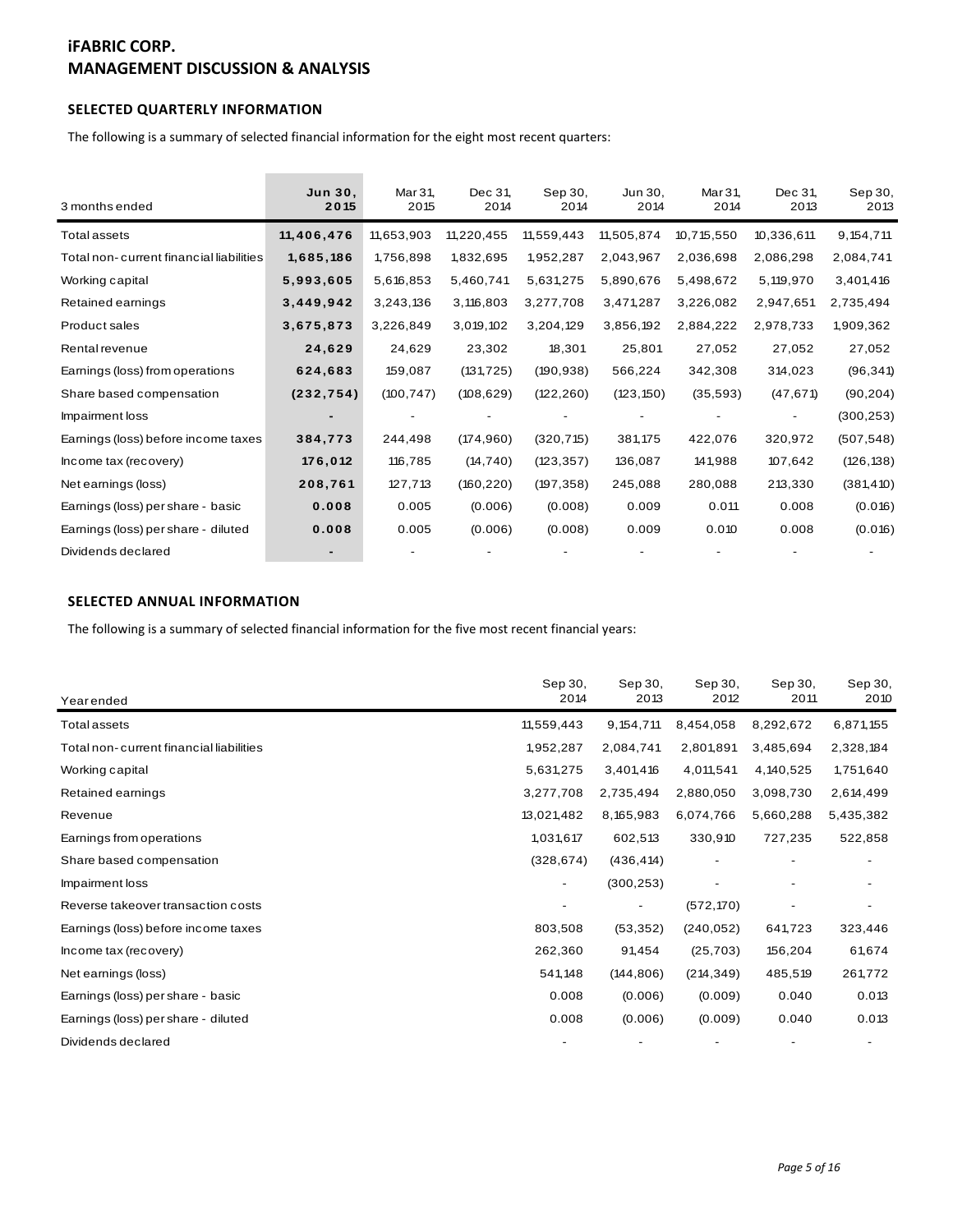## **UNAUDITED CONSOLIDATED INTERIM STATEMENTS OF EARNINGS AND COMPREHENSIVE EARNINGS**

|                                                       | Three months |           | Nine months |                |  |
|-------------------------------------------------------|--------------|-----------|-------------|----------------|--|
| Periods ended June 30,                                | 2015         | 2014      | 2015        | 2014           |  |
| <b>REVENUE</b>                                        | 3,700,502    | 3,881,993 | 9,994,384   | 9,799,051      |  |
| <b>COST OF SALES</b>                                  | 1,558,529    | 1,950,712 | 4,819,573   | 4,666,870      |  |
| <b>GROSS PROFIT</b>                                   | 2,141,973    | 1,931,281 | 5,174,811   | 5,132,181      |  |
| <b>EXPENSES</b>                                       |              |           |             |                |  |
| General and administrative costs                      | 728,997      | 658,626   | 2,334,344   | 1,818,607      |  |
| Selling and design costs                              | 723,606      | 645,483   | 1,988,740   | 1,905,842      |  |
| Interest on operating line                            | 4,009        | 1,733     | 16,187      | 6,575          |  |
| Interest on long-term debt                            | 10,529       | 12,185    | 33,049      | 37,513         |  |
| Amortization of property, plant and equipment         | 9,783        | 10,930    | 29,349      | 32,790         |  |
| Amortization of deferred development costs            | 40,366       | 36,100    | 121,097     | 108,300        |  |
|                                                       | 1,517,290    | 1,365,057 | 4,522,766   | 3,909,627      |  |
| <b>EARNINGS FROM OPERATIONS</b>                       | 624,683      | 566,224   | 652,045     | 1,222,555      |  |
| <b>OTHER EXPENSES (INCOME)</b>                        |              |           |             |                |  |
| Share based compensation                              | 232,754      | 123,150   | 442,130     | 206,414        |  |
| Gain on foreign exchange                              | 11,476       | 84,208    | (254, 564)  | (117, 891)     |  |
| Unrealized loss on foreign exchange forward contracts | (4,320)      | (26, 718) | 10,168      | 11,544         |  |
| Sundry income                                         |              | 4,409     |             | (1,736)        |  |
|                                                       | 239,910      | 185,049   | 197,734     | 98,331         |  |
| <b>EARNINGS BEFORE INCOME TAXES</b>                   | 384,773      | 381,175   | 454,311     | 1,124,224      |  |
| <b>PROVISION FOR (RECOVERY OF) INCOME TAXES</b>       |              |           |             |                |  |
| Current                                               | 219,212      | 166,619   | 429,457     | 365,979        |  |
| Deferred                                              | (43, 200)    | (30, 532) | (151, 400)  | 19,738         |  |
|                                                       | 176,012      | 136,087   | 278,057     | 385,717        |  |
| <b>NET EARNINGS</b>                                   | 208,761      | 245,088   | 176,254     | 738,506        |  |
| OTHER COMPREHENSIVE EARNINGS                          |              |           |             | $\blacksquare$ |  |
| TOTAL COMPREHENSIVE EARNINGS                          | 208,761      | 245,088   | 176,254     | 738,506        |  |
| <b>EARNINGS PER SHARE</b>                             |              |           |             |                |  |
| Basic                                                 | 0.008        | 0.009     | 0.007       | 0.029          |  |
| Diluted                                               | 0.008        | 0.009     | 0.006       | 0.027          |  |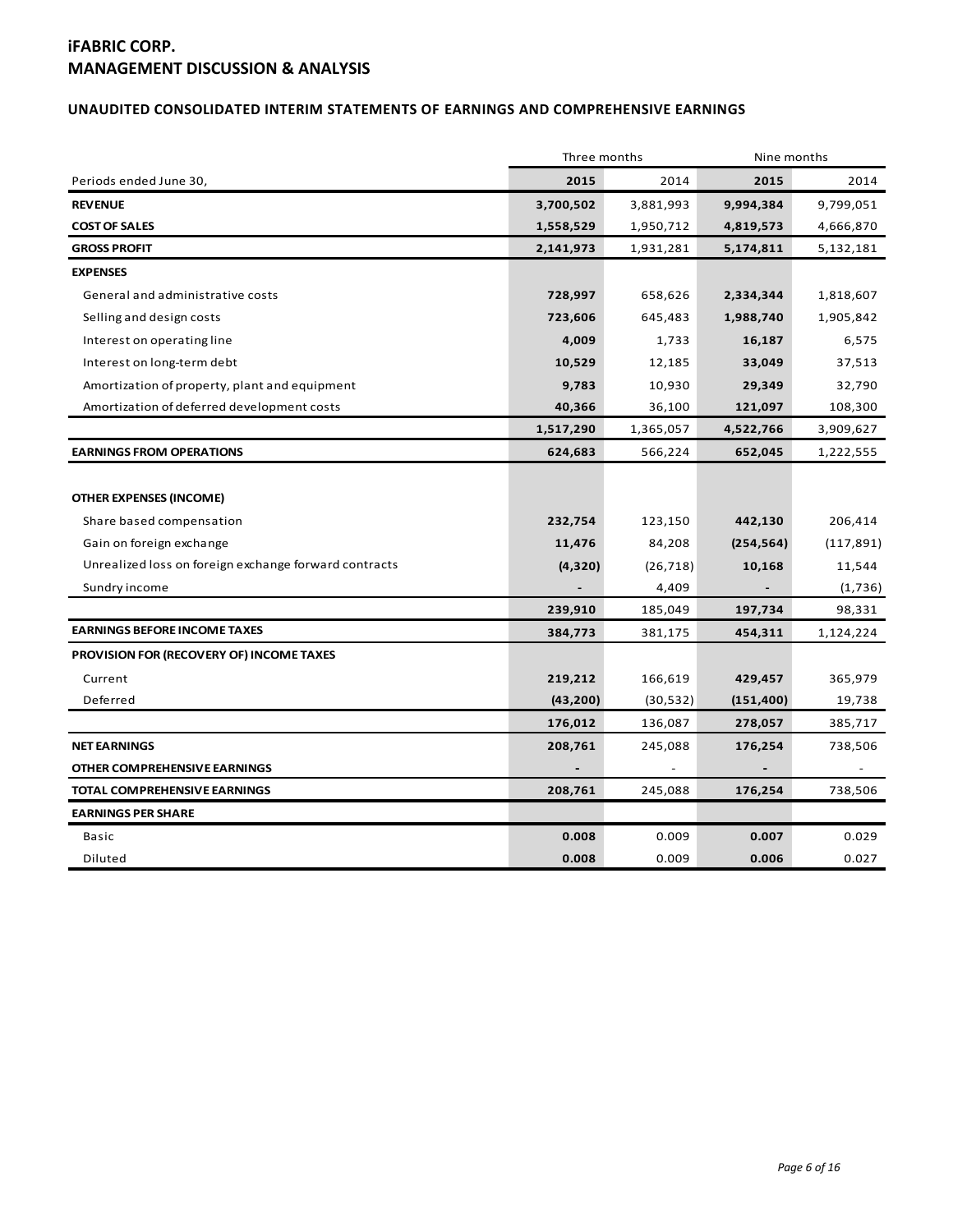## **DISCUSSION OF OPERATIONS - REVENUE AND OPERATING EXPENSE ANALYSIS**

### **Revenue**

For the quarter ended June 30, 2015, the Company reported revenue of \$3,700,502 compared to \$3,881,993 for the quarter ended June 30, 2014, representing a decrease of \$181,491 or 5%. For the nine months ended June 30, 2014 revenue amounted to \$9,994,384 compared to an amount of \$9,799,051 in respect of the nine months ended June 30, 2014, representing an increase of \$195,333 or 2%. Whilst there has been a slight reduction is sales for the current quarter compared to 2014, focus has been on streamlining current product offerings with the aim of improving gross margins. This objective has been achieved in the current quarter (refer to gross margin discussion under the heading "Cost of sales" below). Notwithstanding the reduction in sales, gross margin contribution for the quarter ended June 30, 2015 increased by an amount of \$210,692 compared to the quarter ended June 30, 2014.

## **Cost of sales**

Cost of sales represents the cost of goods imported from China, the USA, and Japan as well as other direct costs, such as freight and import duties incurred to bring inventory to their current state and location.

For the three months ended June 30, 2015, the Company incurred \$1,558,529 on cost of sales compared to \$1,950,712 for the same period in 2014. Gross margin for the quarter ended June 30, 2015 amounted to \$2,141,973 (or 58% of sales) compared to \$1,931,281 (or 50% of sales) in 2014. The increase in gross margins is mainly attributable to the elimination of vendor non-compliance charges resultant from late deliveries caused by a strike at the Company's main port of entry into the US which, was resolved prior to the commencement of the current quarter. Gross margins also improved due to reduced clearances of end of season merchandise at lower margins, reduced margin guarantee credits, and a progressively weakening Canadian dollar relative to the US dollar and Great British pound, given that the majority of revenues are conducted in these foreign currencies.

For the nine months ended June 30, 2015, cost of sales amounted to \$4,819,573 compared to \$4,666,870 in the comparable nine months of 2014. Goss margin for the nine months ended June 30, 2015 amounted to \$5,174,811 (or 52% of sales) compared to \$5,132,181 (or 52% of sales) in 2014.

### **Earnings**

For the quarter ended June 30, 2015, the Company reported after tax earnings of \$208,761 (or \$0.008 per share basic and diluted) compared to after tax earnings of \$245,088 (or \$0.009 per share basic and diluted) for the quarter ended June 30, 2014. Pre-tax income for the current quarter amounted to \$384,773 compared to \$381,175 in 2014. Earnings for the quarter were computed after expensing share based compensation costs amounting to \$232,754 compared to share based compensation costs of \$123,150 expensed in the third quarter of 2014.

For the nine months ended June 30, 2015 the Company reported an after-tax earnings of \$176,254 (\$0.007 per share basic and \$0.006 on a diluted basis), compared to after-tax earnings of \$738,506 (\$0.029 per share basic and \$0.027 per share on a diluted basis), for the nine months ended June 30, 2014. The reduction in net income for the nine months is mainly attributable to an increase in general and administrative costs of \$515,737 compared to 2014 (refer to discussion below).

Income from operations for the quarter ended June 30, 2015 amounted to \$624,683 compared to \$566,224 from operations for the third quarter of 2014. For the nine months ended June 30, 2015 income from operations amounted to \$652,045 compared to \$1,222,555 earned from operations during the nine months ended June 30, 2014. The decrease in operating income is attributable to increased general and administrative cost as discussed above.

## **General and administrative costs**

Total general and administrative expenses for the three months ended June 30, 2015 amounted to \$728,997 compared to \$658,626 in 2014, representing an increase of \$70,371, or 11%. This increase in general and administrative expenses is mainly attributable to increased regulatory and chemical testing costs incurred for new customer programs, as well for the Company's ongoing process of seeking to secure additional Environmental Protection Agency ("EPA") claims approval, in order to supplement the Company's existing EPA registrations. Additional staffing costs incurred for the purposes of supporting future growth further contributed to the increase.

For the nine months ended June 30 2015, general and administrative expenses were \$2,334,344 compared to \$1,818,607 in 2014, representing an increase of \$515,737, or 28%, due to the factors discussed above.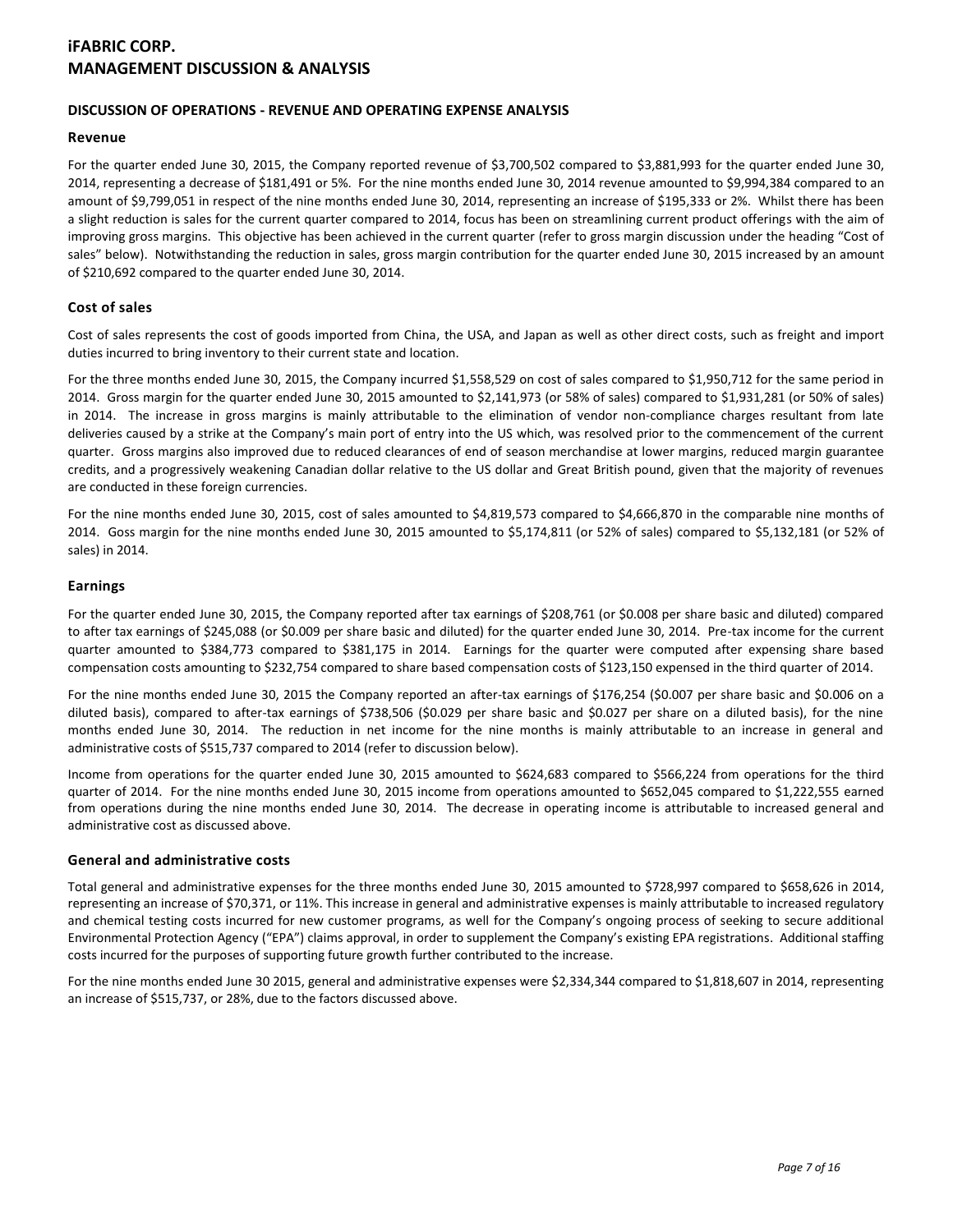### **Selling and design costs**

Selling and design costs for the three months ended June 30, 2015 amounted to \$723,606, compared to \$645,483 in 2014, representing an increase of \$78,123 or 12%. This increase is attributable to costs incurred in advance of future programs of both apparel and intelligent fabric technologies.

For the nine month period ended June 30, 2015 selling and design costs amounted to \$1,988,740 compared to \$1,905,842 for the same period in 2014.

#### **Interest on current debt**

Interest costs of \$4,009 were incurred in the quarter ended June 30, 2015 (2014 -\$1,733) in respect of the use of a bank operating line to fund current working capital needs. For the nine months ended June 30, 2015 the interest cost of utilizing the bank operating line amounted to \$16,187 compared to \$6,575 incurred during the nine months ended June 30, 2014.

### **Interest on long-term debt**

Interest on a secured loan comprises the interest expense incurred on a secured loan which was utilized to finance the acquisition of the Company's premises located in Markham, Ontario.

The Company incurred interest costs on this loan for the quarter ended June 30, 2015 of \$9,783 compared to \$10,930 for the same period in the prior year. For the nine months ended June 30, 2015 interest costs on the Company's secured loan amounted to \$33,049 compared to \$37,513 in 2014. The reduction in interest costs is attributable to a reduction in the principle amount of the loan, which is being repaid at the rate of \$10,000 per month.

## **Amortization**

Amortization of both property, plant and equipment as well as development costs increased nominally from \$47,030 in the quarter ended June 30, 2014 to \$50,149 for the quarter ended June 30, 2015.

For the nine months ended June 30, 2015 amortization of property, equipment and development costs amount to \$150,446 compared to \$141,090 for the nine months ended June 30, 2014.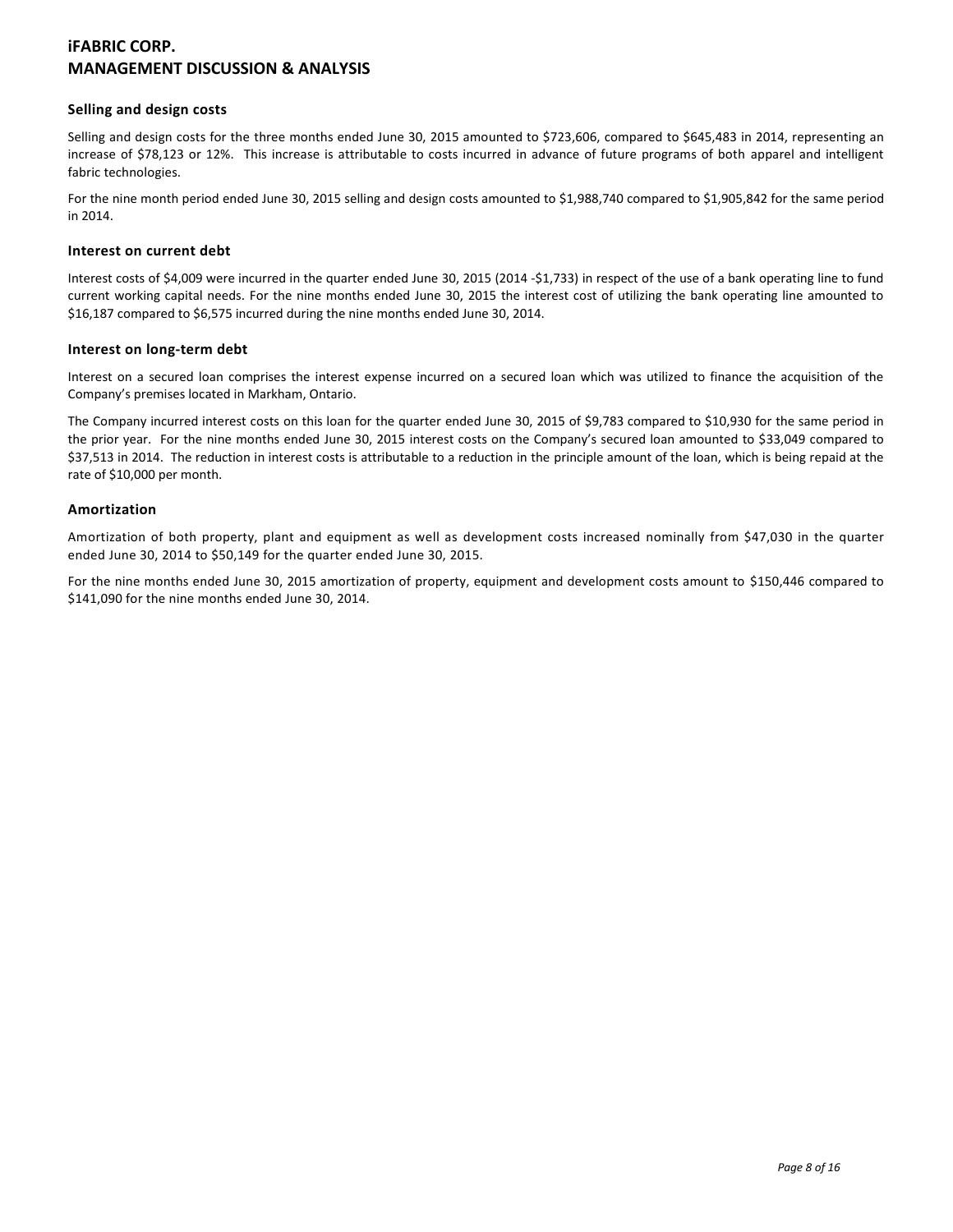## **UNAUDITED CONSOLIDATED INTERIM STATEMENTS OF FINANCIAL POSITION**

| As at                                      | <b>June 30,</b><br>2015 | September 30,<br>2014 |
|--------------------------------------------|-------------------------|-----------------------|
| <b>ASSETS</b>                              |                         |                       |
| <b>Current assets</b>                      |                         |                       |
| Cash                                       | 871,026                 | 1,006,385             |
| Accounts receivable                        | 2,653,862               | 2,042,179             |
| Inventory                                  | 3,730,465               | 4,412,215             |
| Prepaid expenses and deposits              | 345,217                 | 283,533               |
| Foreign exchange forward contracts         | 9,660                   | 59,828                |
| <b>Total current assets</b>                | 7,610,230               | 7,804,140             |
| Non-current assets                         |                         |                       |
| Property, plant and equipment              | 2,497,663               | 2,527,012             |
| Deferred development costs                 | 638,539                 | 759,637               |
| Deferred income taxes                      | 604,994                 | 453,594               |
| Goodwill                                   | 55,050                  | 55,050                |
| <b>Total non-current assets</b>            | 3,796,246               | 3,795,293             |
| <b>Total assets</b>                        | 11,406,476              | 11,599,433            |
|                                            |                         |                       |
| <b>LIABILITIES</b>                         |                         |                       |
| <b>Current liabilities</b>                 |                         |                       |
| <b>Bankindebtedness</b>                    | 158,304                 | 251,904               |
| Accounts payable and accrued liabilities   | 650,209                 | 1,470,510             |
| Income taxes payable                       | 688,112                 | 330,451               |
| Current portion of loans payable           | 120,000                 | 120,000               |
| <b>Total current liabilities</b>           | 1,616,625               | 2,172,865             |
| <b>Non-current liabilties</b>              |                         |                       |
| Due to related parties                     | 795,186                 | 972,287               |
| Loans payable                              | 890,000                 | 980,000               |
| <b>Total non-current liabilities</b>       | 1,685,186               | 1,952,287             |
| <b>Total liabilities</b>                   | 3,301,811               | 4,125,152             |
| <b>SHAREHOLDERS' EQUITY</b>                |                         |                       |
| <b>Capital stock</b>                       | 2,743,530               | 2,722,194             |
| Warrants                                   | 704,861                 | 704,861               |
| <b>Options</b>                             | 1,190,102               | 757,308               |
| Non-controlling interest                   | 16,230                  | 12,210                |
| <b>Retained earnings</b>                   | 3,449,942               | 3,277,708             |
|                                            |                         |                       |
| Total shareholders' equity                 | 8,104,665               | 7,474,281             |
| Total liabilities and shareholders' equity | 11,406,476              | 11,599,433            |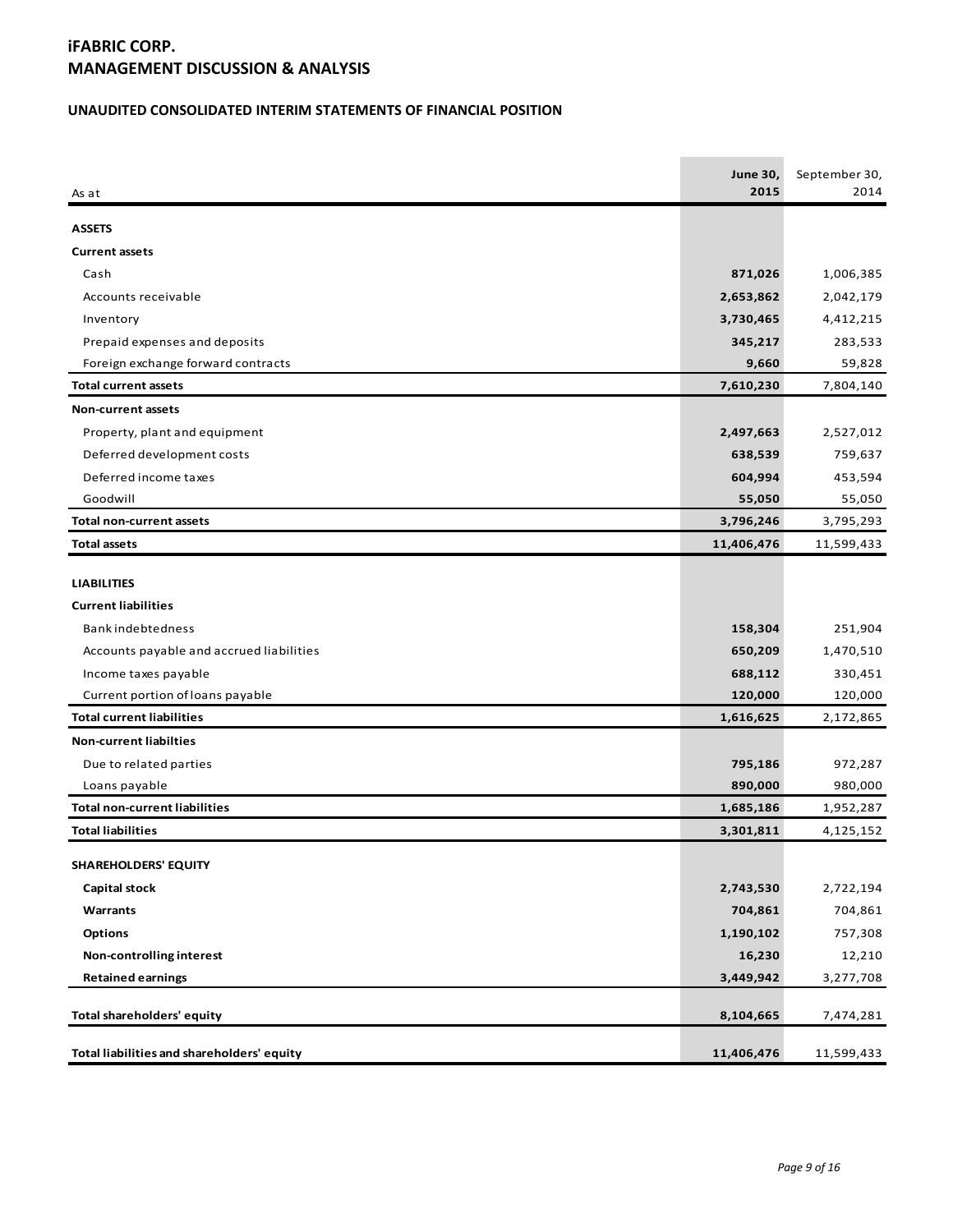### **SUMMARIZED MAJOR FINANCIAL STATEMENT BALANCES**

| As at                     |    | Jun 30,<br>2015 | Sep 30,<br>2014 | Jun 30,<br>2014 |
|---------------------------|----|-----------------|-----------------|-----------------|
| Assets                    | \$ | $11,406,476$ \$ | 11,599,433 \$   | 11,505,784      |
| Liabilities               | S  | $3,301,811$ \$  | $4,125,152$ \$  | 3,956,405       |
| Shareholders' equity      | \$ | $8,104,665$ \$  | 7,474,281 \$    | 7,549,379       |
| Common shares outstanding |    | 25,899,750      | 25,869,750      | 25,869,750      |
| Options outstanding       |    | 1,720,000       | 1,650,000       | 1,650,000       |
| Warrants outstanding      |    | 232,113         | 232,113         | 232,113         |

### **DISCUSSION OF FINANCIAL POSITION - ASSETS, LIABILITIES, AND SHARE CAPITAL ACTIVITIES**

#### **Assets**

Total assets of the Company as at June 30, 2015, September 30, 2014 and June 30, 2014 were comprised primarily of cash, accounts receivable, inventories, deposits, prepaid expenses and other receivables, deferred development costs, deferred income taxes and property, plant, and equipment.

Cash on hand decreased from \$1,006,385 as at September 30, 2014 to \$871,026 at June 30, 2015 representing a decrease of \$135,359. Refer to the liquidity, financing, and capital discussion below for detailed explanations of the Company's use of its cash during the nine months ended June 30, 2015.

Accounts receivable increased from \$2,042,179 at September 30, 2014 to \$2,653,862 at June 30, 2015. This increase is mainly attributable to the timing of monthly sales in each period.

Inventories on hand decreased from \$4,412,215 at September 30, 2014 to \$3,730,465 as at June 30, 2015 representing a decrease of \$681,750. This reduction in inventory is resultant from improvements in the Company's sales and inventory analysis systems, which were implemented in the latter half of 2014 and which allow for more efficient purchasing and inventory management.

The balance of deferred tax increased from \$453,594 as at September 30, 2014 to \$604,994 as at June 30, 2015 as a result of increases in the amount of unutilized tax losses of the Company's subsidiary, Intelligent Fabric Technologies (North America) Inc.

Changes in all other asset balances during the nine months were not significant.

#### **Liabilities**

As at June 30, 2015, the Company's liabilities totaled \$3,301,811 of which current liabilities represented \$1,616,625 and non-current liabilities represented \$1,685,186. As at September 30, 2014, the Company's liabilities totaled \$4,125,152, of which current liabilities represented \$2,172,865 and non-current liabilities represented \$1,952,287. The net decrease in liabilities, amounting to \$823,341, resulted from the use of earnings for the nine months ended June 30, 2015 to repay non-current debt, as well as the timing of product purchases during the period.

#### **Shareholders' equity**

As at June 30, 2015, shareholders' equity amounted to \$8,104,665 compared to \$7,474,281 as at September 30, 2014, representing an increase of \$630,384. The increase in shareholders' equity is mainly attributable to net earnings for the nine months ended June 30, 2015, excluding share based compensation.

#### **Outstanding share data**

As at June 30, 2015, the Company had 25,899,750 common shares issued and outstanding, 1,720,000 stock options outstanding, exercisable at a weighted average price of \$0.97 and 232,133 warrants outstanding, exercisable at a weighted average price of \$5.10.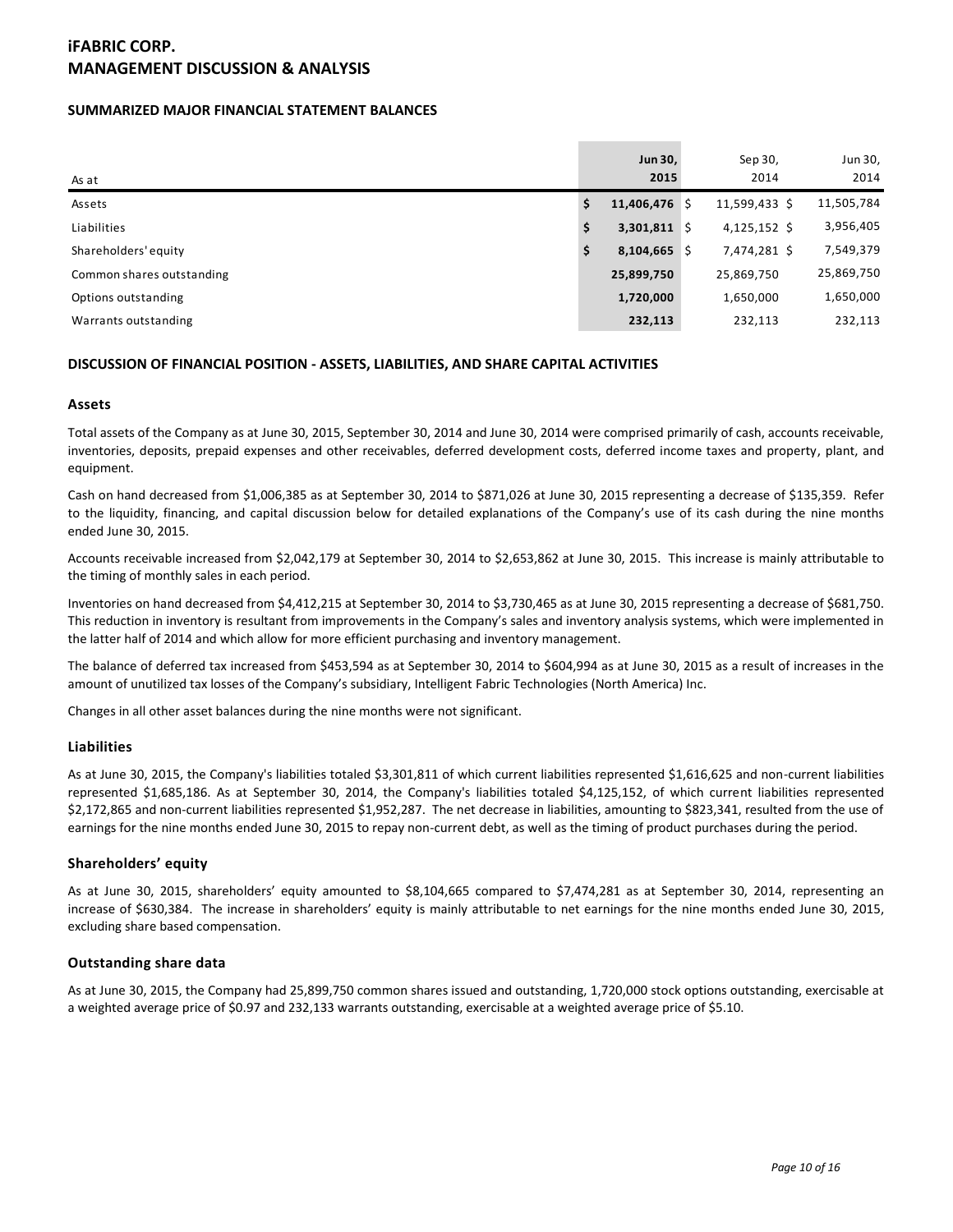## **LIQUIDITY, FINANCING ACTIVITY AND CAPITAL RESOURCES**

The Company is subject to risks including, but not limited to, the potential inability to raise additional funds through debt and/or equity financing to support the Company's development and continued operations, and to meet the Company's liabilities and commitments as they come due.

#### **Working capital**

Working capital represents current assets less current liabilities. As at June 30, 2015, the Company's working capital was \$5,993,605 compared to working capital of \$5,631,275 as at September 30, 2014 representing a increase of \$362,330. This increase is mainly attributable to a reduction in current liabilities.

### **Cash provided by operating activities**

During the nine months ended June 30, 2015, operating activities generated cash of \$213,342 as compared to an amount of \$1,315,931 consumed in the comparable nine months of 2014.

#### **Cash used in investing activities**

No cash was consumed by investing activities during the current nine months as opposed to cash of \$13,270 consumed in the comparable nine months of 2014.

## **Cash consumed by financing activities**

Cash consumed by financing activities for the nine months ended June 30, 2015 amounted to \$348,701 as a result of debt repayments. By comparison, for the nine months ended June 30, 2014, financing activities provided \$1,366,683 comprised of net share and warrant issuances of \$1,440,288 from which \$73,605 was applied in debt reduction.

## **OFF-BALANCE SHEET ARRANGEMENTS**

The Company has no off-balance sheet arrangements that would require disclosure.

#### **TRANSACTIONS WITH RELATED PARTIES**

During the nine months ended June 30, 2015, the Company was involved in the following related party transactions in which all transactions have been measured at the exchange amount (the amount established and agreed to by the related parties):

- 1. The CEO and CFO of the Company provide certain management advisory and accounting services to the Company. For the nine months ended June 30, 2015, the Company incurred expenses of \$257,500 (2014 - \$259,400) for services rendered. Of these amounts, paid and accrued amounts for the CEO amounted to \$150,000 (2014 – \$164,400) and \$107,500 (2014 - \$95,000) was paid and accrued in respect of the CFO.
- 2. A director of the Company was paid \$44,000 (2014 \$36,000) for the provision of technical services.
- 3. Salaries and benefits for other officers and directors of the Company amounted to \$108,556 for the current nine months (2014 - \$145,988).
- 4. An amount of \$180,980 was expensed during the nine months ended June 30, 2015, in respect of share based compensation resultant from the issuance of stock options to directors and officers of the company (2014 - \$35,756).
- 5. Included in accounts payable and accrued liabilities is an amount of \$15,000 (\$45,000 as at September 30, 2014) due to Directors and key management personnel of the Company in respect of unpaid fees.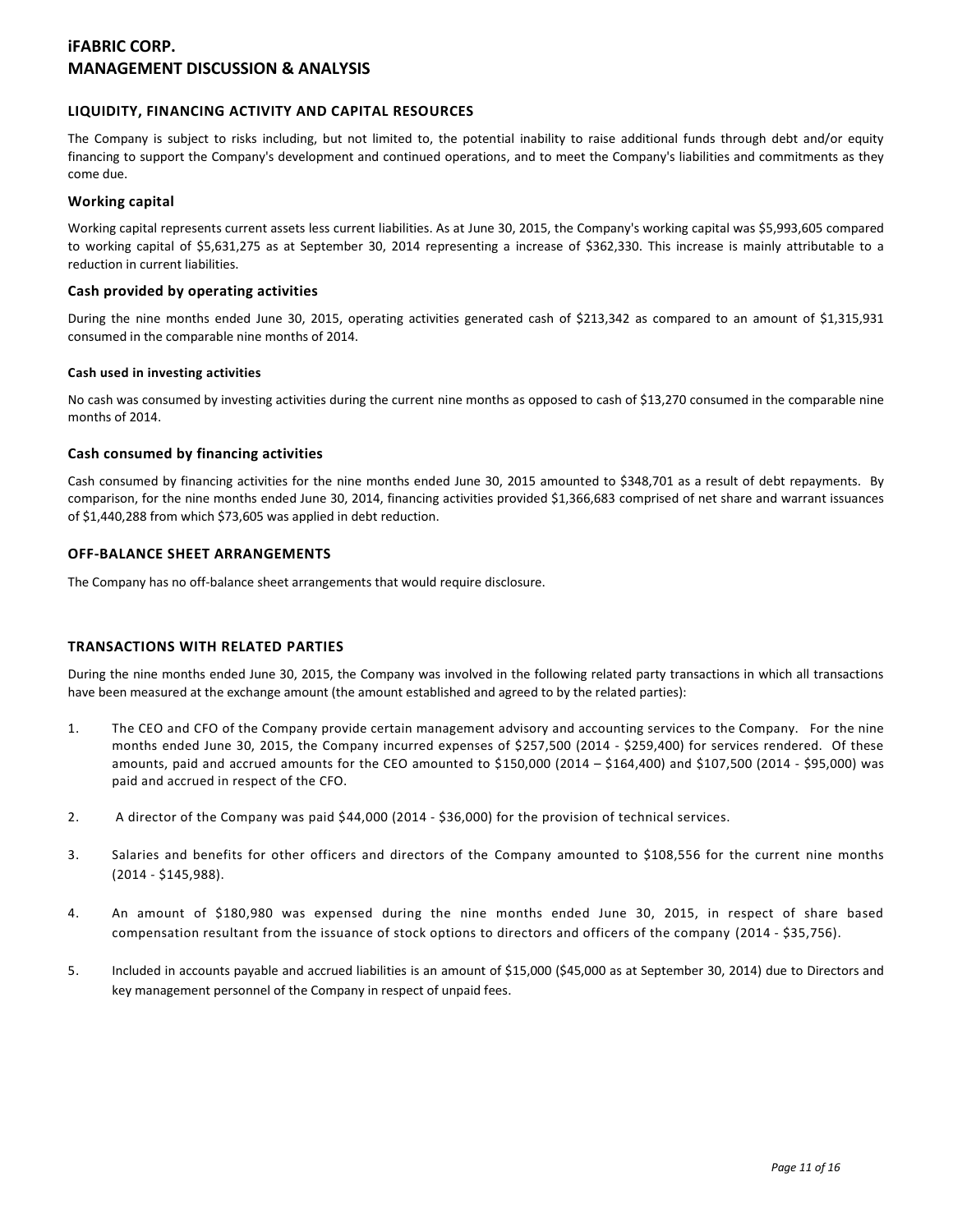## **FINANCIAL INSTRUMENTS**

Financial instruments comprise cash and bank indebtedness, accounts receivable, other receivables, accounts payable and accrued liabilities, loans payable, amounts due to related parties and forward exchange contracts.

These instruments are initially recognized at fair value with the carrying amount being reduced by any impairment loss, with the exception of accounts receivable, where the carrying amount is reduced through the use of an allowance account.

Financial instruments that potentially subject the Company to credit risk consist of accounts receivable and prepayments and deposits. The credit risk that exists in this regard has been largely mitigated as a result of credit insurance maintained in respect of trade receivables.

As at June 30, 2015, the Company's non-current debt consisted of:

- A bank loan of \$1,010,000 secured by a first readvanceable mortgage over land and buildings and a General Security Agreement over the assets of a subsidiary company. The loan is repayable in monthly principal payments of \$10,000 together with interest at the bank's prime rate plus 1.25% and full repayment is due May 31, 2023.
- Amounts due to related parties of \$795,186. These amounts are currently unsecured, interest free and payable on demand. As the related parties have waived their right to demand repayment over the next 12 months, the loans have been classified as non-current liabilities.

### **SEGMENTED INFORMATION**

The Company has three reportable segments, as described below, which are strategic divisions. The strategic divisions offer different products and services, and are managed separately because they require different marketing strategies and technologies. For each of the strategic divisions, the CEO (the chief operating decision maker) reviews internal management reports on at least a quarterly basis. The following describes the operations in each of the reportable segments:

- Intimate Apparel: Includes the design, purchasing, and distribution of intimate apparel
- Intelligent Fabrics: Includes the development, testing and distribution of specialty textiles as well as chemicals suitable for application to textiles
- Other: Includes leasing of property to group companies and third parties.

Inter-segment transactions are made at prices that approximate market rates.

The following segmented information pertains to the reportable segments for the nine months ended June 30, 2015 and 2014:

#### **Operating Segments - Nine months ended June 30, 2015**

|                                     | Intimate<br>Apparel | Intelligent<br>Fabrics   | <b>Other Segments</b> | Corporate Items<br>and Eliminations | Consolidated             |
|-------------------------------------|---------------------|--------------------------|-----------------------|-------------------------------------|--------------------------|
| Revenues                            |                     |                          |                       |                                     |                          |
| Third party                         | 9,332,081           | 589,743                  | 72,560                | -                                   | 9,994,384                |
| Inter-segment                       | 27,000              | $\overline{\phantom{a}}$ | 123,296               | (150, 296)                          | $\overline{\phantom{a}}$ |
| <b>Total Revenues</b>               | 9,359,081           | 589,743                  | 195,856               | (150, 296)                          | 9,994,384                |
| Earnings (loss) before income taxes | 1,579,113           | (871, 375)               | 16,693                | (270, 120)                          | 454,311                  |

#### **Operating Segments - Nine months ended June 30, 2014**

|                                     | Intimate<br>Apparel | Intelligent<br>Fabrics | Other Segments | Corporate Items<br>and Eliminations | Consolidated |
|-------------------------------------|---------------------|------------------------|----------------|-------------------------------------|--------------|
| Revenues                            |                     |                        |                |                                     |              |
| Third party                         | 8,975,078           | 744.068                | 79.905         |                                     | 9,799,051    |
| Inter-segment                       | 894.069             | ۰                      | 120.312        | (1,014,381)                         | -            |
| <b>Total Revenues</b>               | 9,869,147           | 744.068                | 200,217        | (1,014,381)                         | 9,799,051    |
| Earnings (loss) before income taxes | 1,365,457           | (132, 167)             | 11.942         | (121,008)                           | 1,124,224    |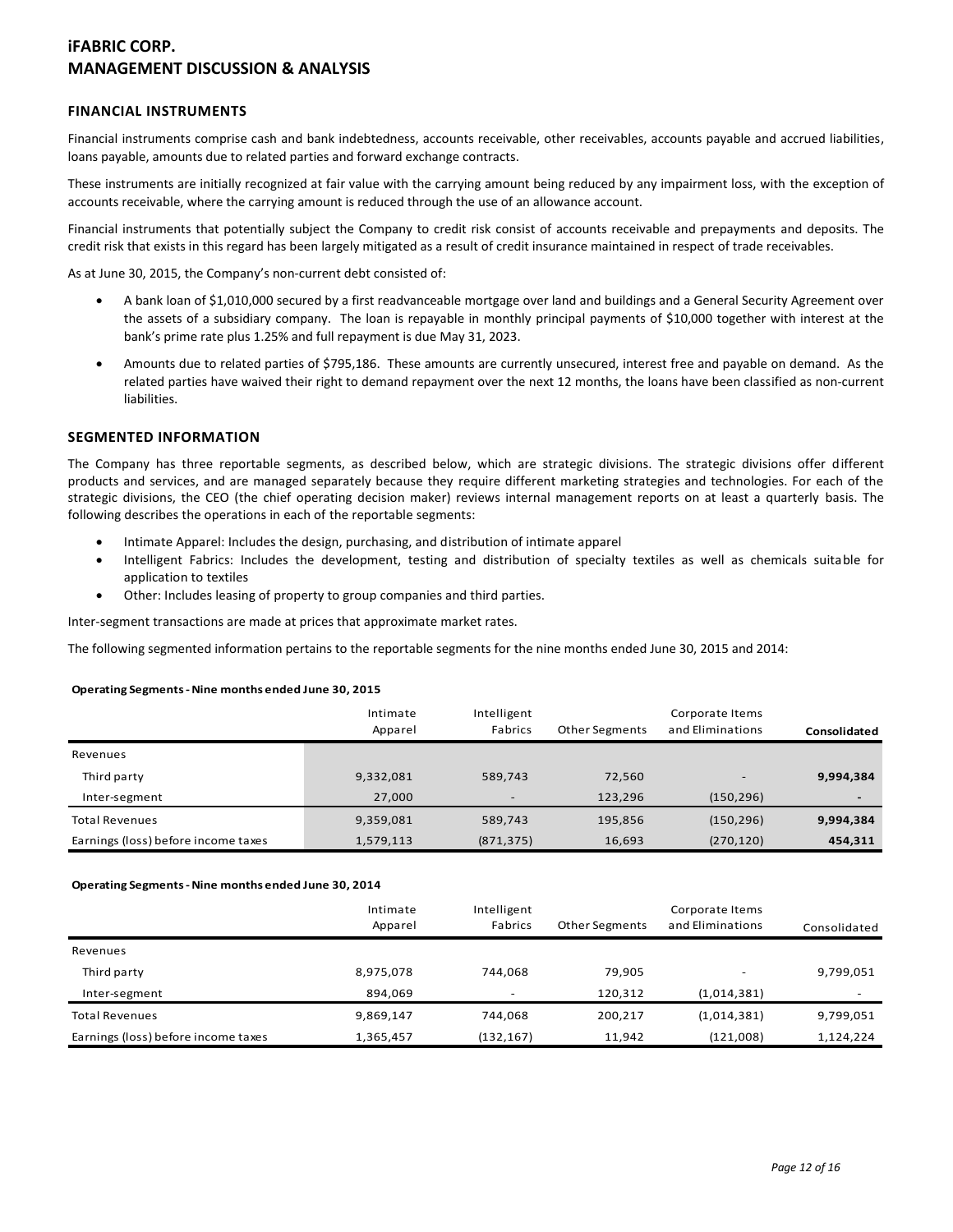#### **COMMITMENTS**

The following details the Company's commitments as at June 30, 2015:

(a) The Company's total commitments, under various operating leases and a property lease agreement exclusive of occupancy costs are as follows:

| 2015 | 32,087  |
|------|---------|
| 2016 | 129,099 |
| 2017 | 127,709 |
| 2018 | 75,725  |
|      | 364,621 |

(b) The Company enters into foreign exchange forward contracts to manage the risks associated with exchange rate fluctuations.

As at June 30, 2015, the Company had contracted to sell USD \$850,000. As well, the Company had contracted to buy USD \$700,000.

For the nine months ended June 30, 2015, there is an unrealized loss on foreign exchange of \$10,168 (2014 - \$11,554) included in the statement of earnings and comprehensive earnings.

- (c) Effective January 1, 2015, the Company entered into an exclusive worldwide license agreement for the right to use trademarks in connection with the manufacture, marketing, sale and distribution of certain licensed products. During the license term, the Company is required to pay a quarterly royalty on its net sales as defined in the agreement, on all products sold under the licensed marks. The effective royalty rates vary depending on the distribution channel and range between 4% to 10%. Minimum annual royalties have been established for the contract periods ending December 31, 2015, 2016, 2017, and 2018 in the amounts of \$131,000, \$190,000, \$288,000, and \$368,000, respectively. In addition, the Company is required to pay an advertising fee of 1-2%, depending on the distribution channel, payable quarterly, on its net sales as defined in the agreement, for promotion of the licensed products. The license term is in effect until December 31, 2018.
- (d) Effective October 17, 2011, the Company entered into an exclusive worldwide license agreement for the right to use trademarks in connection with the manufacture, marketing, sale and distribution of certain licensed products. During the initial license term, the Company is required to pay a monthly royalty of 9.5% on its net sales as defined in the agreement, on all products sold under the licensed marks. The initial license term is in effect until December 31, 2015 and may be renewed for an additional term of four years on the condition that certain performance goals as defined in the agreement are attained.
- (e) Effective January 16, 2012, the Company entered into an exclusive license agreement for the right to use trademarks in connection with the manufacture, marketing, sale and distribution of certain licensed products. The licensed territory includes certain worldwide areas as specified in the agreement. During the initial license term, the Company is required to pay a monthly royalty of 9% on its net sales as defined in the agreement, on all products sold under the licensed marks. Minimum annual royalties have been established for the contract periods ending December 31, 2013, 2014, and 2015 in the amounts of \$144,000, \$279,000 and \$432,000 respectively. In addition, the Company is required to pay an advertising fee of 2%, payable semi-annually, on its net sales as defined in the agreement, for the promotion of the licensed products. The initial license term is in effect until December 31, 2015 and may be renewed for an additional term of three years on the condition that certain performance goals as defined in the agreement are attained.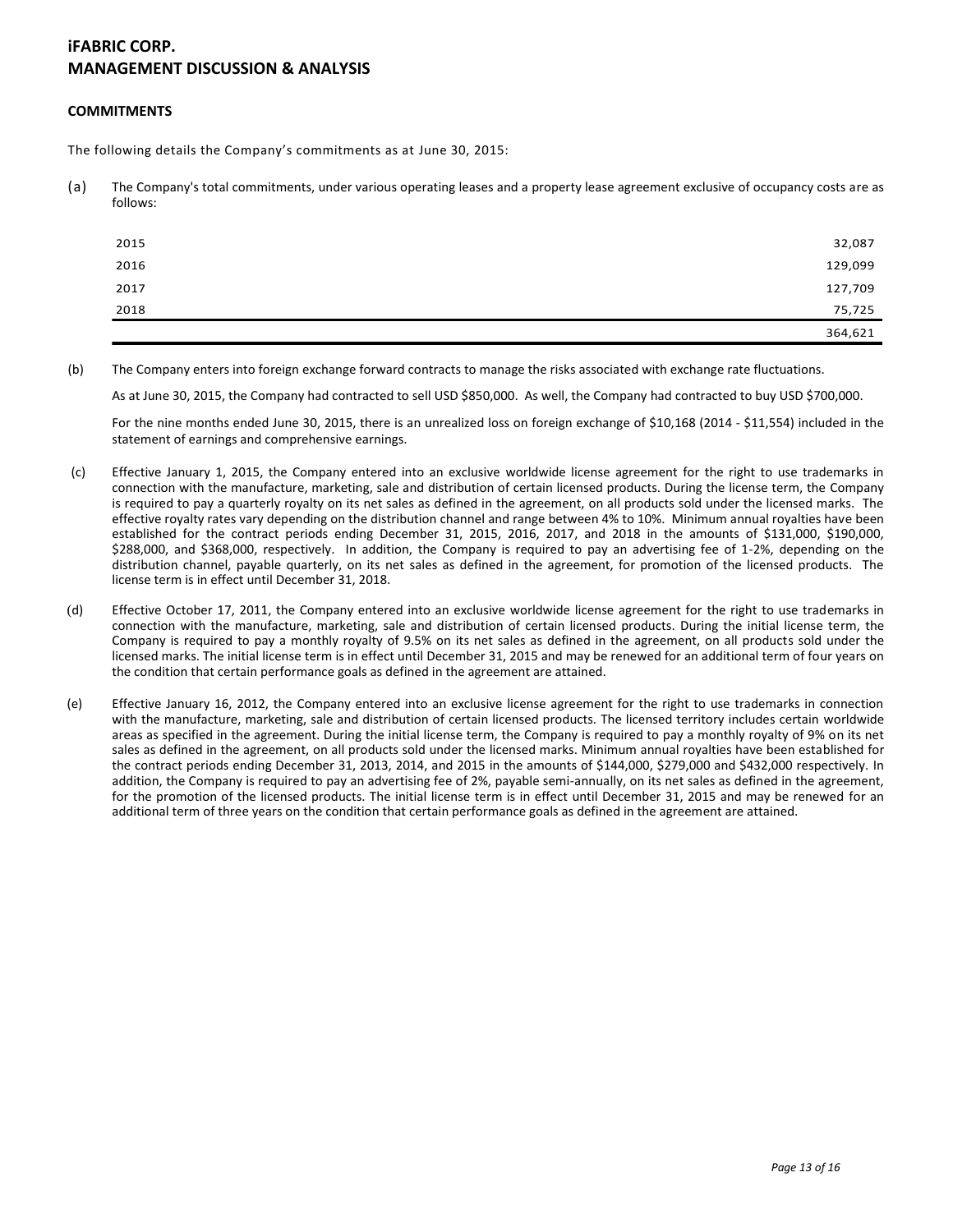### **RISK FACTORS**

### **Financial**

The Company may require additional financing to fund future expansion initiatives. There can be no assurance that the Company will be able to obtain adequate financing in the future, or that the terms of such financing will be favourable. Failure to obtain such additional financing could result in delay or indefinite postponement of development of certain of the Company's business, and therefore affect its future cash flows, earnings, results of operations and financial condition.

### **Competition**

The Company faces significant competition in almost every aspect of its business, particularly from other companies that:

- Design, manufacture and distribute intimate apparel and accessories;
- Sell sprays, topical liquids and creams that repel biting insects when applied to the skin;
- Sell sprays, liquids, creams, chemicals and textiles which have the ability to kill bacteria;
- Sell sprays, topical liquids, creams and oral medication that assist with the healing of skin and the control of skin irritations; and
- Distribute chemicals that can be applied to textiles in order to kill bacteria.

### **Licensing Arrangements**

The Company will be reliant on a number of key licensing and distribution agreements and its future performance could be materially affected by a termination of one or more of such agreements. Termination could arise as a result of any of the following:

- Failure to pay royalties or advertising contributions;
- Failure to meet minimum purchase obligations;
- Failure to achieve minimum sales targets:
- The breach of a material covenant;
- Failure to ship licensed products to authorized customers;
- Failure to give notice of intention to renew within the stipulated time period

### **Key Personnel**

The senior officers of the Company are critical to its success. In the event of the departure of a senior officer, the Company believes that it will be successful in attracting and retaining qualified successors but there can be no assurance of such success. Recruiting qualified personnel as the Company grows is critical to its success. As the Company's business activities grow, it will require additional key financial, administrative and technical personnel as well as additional operations staff. If the Company is not successful in attracting and training qualified personnel, the efficiency of its operations could be affected, which could have an adverse impact on the Company's future cash flows, earnings, results of operations and financial condition.

#### **Technological Advancements**

The chemical industry is subject to significant technological advancements, changing industry standards, market trends, customer preferences and competitive pressures which can, among other things, necessitate revisions in pricing strategies, price reductions and reduced profit margins. The success of the Company will depend on its ability to secure technological superiority in its products and maintain such superiority in the face of new technologies. No assurance can be given that further modification of product offerings of the Company will not be required in order to meet demands or to remain competitive.

#### **Intellectual Property**

The success of the Company will depend, in part, on its ability to maintain proprietary protection over its intellectual property and operate without infringing the proprietary rights of third parties. Despite precautions, it may be possible for a third party to copy or otherwise obtain and use the Company's technologies without authorization. There can be no assurance that any steps taken by the Company will prevent misappropriation of its technologies.

#### **Government Regulation and Regulatory Approvals**

Future changes in government regulation could adversely affect the industries in jurisdictions in which the Company operates or intends to operate.

With regard to its Intelligent Fabrics division, the Company is dependent on regulatory approvals or registrations and the legal systems in the markets in which it operates, such as the U.S. Environmental Protection Agency ("EPA") and Health Canada. The Company currently has certain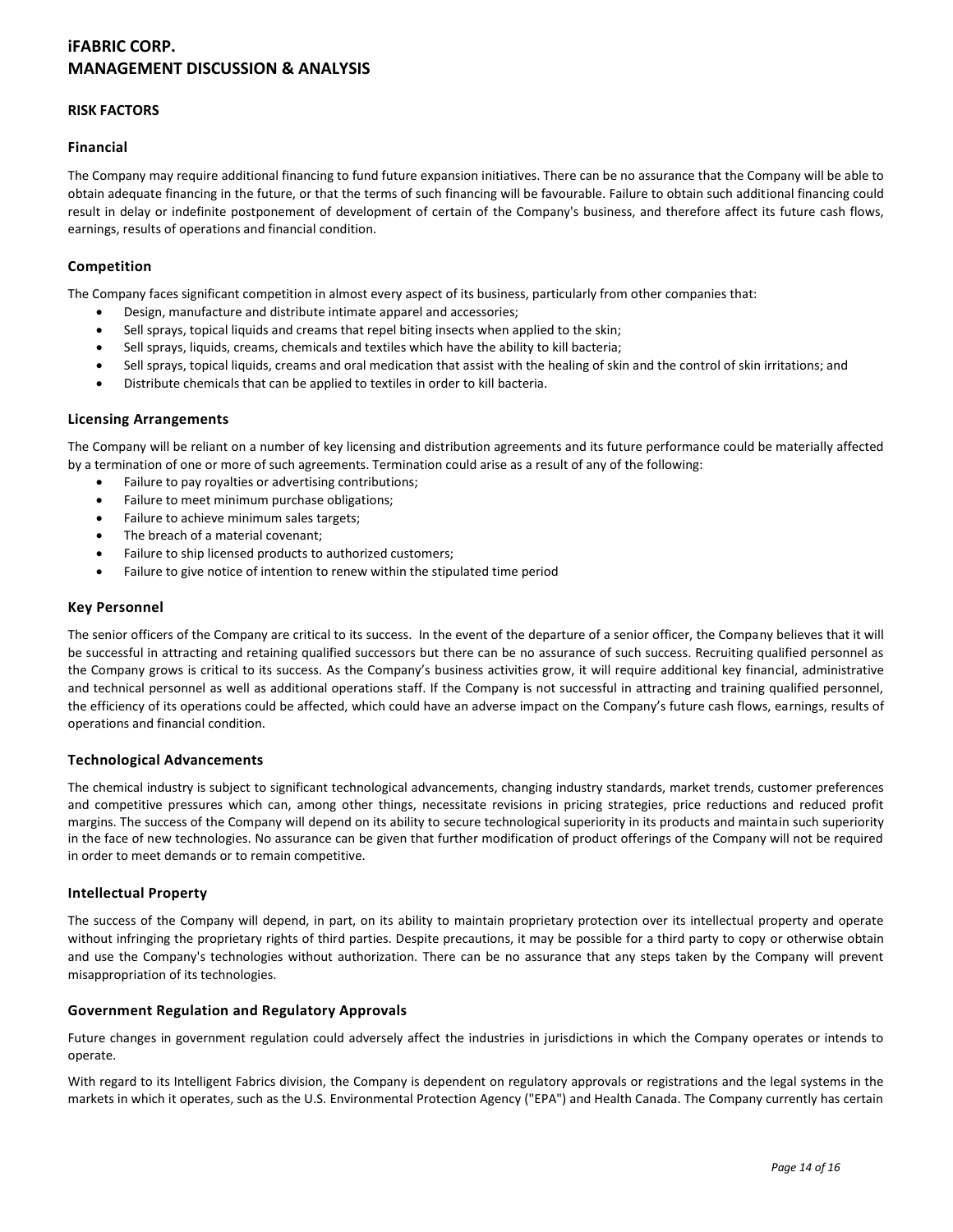EPA registrations and is in process of securing additional approvals from both the EPA and Health Canada. There is no certainty that such approvals will be granted and regulators could, even after granting such approvals, be stringent on non-compliance with regulatory requirements or change such requirements, which could have a material adverse effect on the Company's business and result in adverse publicity.

### **Customer Adoption**

The Company's revenue in its Intelligent Fabrics division are highly dependent on the willingness of consumers to purchase products based upon their awareness of the benefits of such products. Different markets will require differing marketing strategies and the adoption of the Company's products may be slower than anticipated.

### **CRITICAL ACCOUNTING POLICIES AND ESTIMATES**

The preparation of these financial statements requires management to select appropriate accounting policies and to make judgments, estimates and assumptions that affect the reported amounts of assets, liabilities, revenues, expenses and the disclosure of contingent assets and liabilities at the end of the reporting period. The estimates and related assumptions are based on previous experience and other factors considered reasonable under the circumstances, the results of which form the basis of making assumptions about carrying values of assets and liabilities that are not readily apparent from other sources.

The estimates and underlying assumptions are reviewed on an ongoing basis. Revisions to accounting estimates are recognized in the period in which the estimate is revised if the revision affects only that period or in the period of revision and future periods if the revision affects both current and future periods.

Significant assumptions about the future that management has made and that could result in a material adjustment to the carrying amounts of assets and liabilities, in the event that actual results differ from assumptions made, relate to, but are not limited to, the following:

#### **Valuation of inventories**

Provisions for non-saleable inventories are prepared by management based on their knowledge of sales history.

#### **Recoverability of deferred development costs**

Management deems all such costs as recoverable based on profitably commercialize the relevant technologies.

#### **Benefits of deferred income tax assets**

Management bases this estimate on the estimated future tax rate at the time in which it is expected for the asset to be realized. Many of these rates are not final due to their future nature.

#### **Estimated useful life of property, plant and equipment**

Management makes this estimate based on past experience with similar assets and future business plans.

#### **Allowance for doubtful accounts**

Management provides for doubtful accounts based on its assessment of credit risk, past experience and payment history of a customer.

#### **Share-based payment transactions**

The Company measures the cost of equity-settled transactions by reference to the fair value of the equity instruments at the date at which they are granted. Estimating fair value for share-based payment transactions requires determining the most appropriate valuation model, which is dependent on the terms and conditions of the grant. This estimate also requires determining and making assumptions about the most appropriate inputs to the valuation model including the expected life, volatility, dividend yield of the share option and forfeiture rate.

#### **Provision for margin guarantee rebates**

The Company has guaranteed a minimum level of margins, to certain of its intimate apparel customers, as a condition of sale. Management provides for potential rebates based on its estimate of inventory that is likely to be discounted, by these certain customers, based on current sale-through levels.

Actual results could differ from these estimates and may require a material adjustment to the carrying amount of affected assets and liabilities.